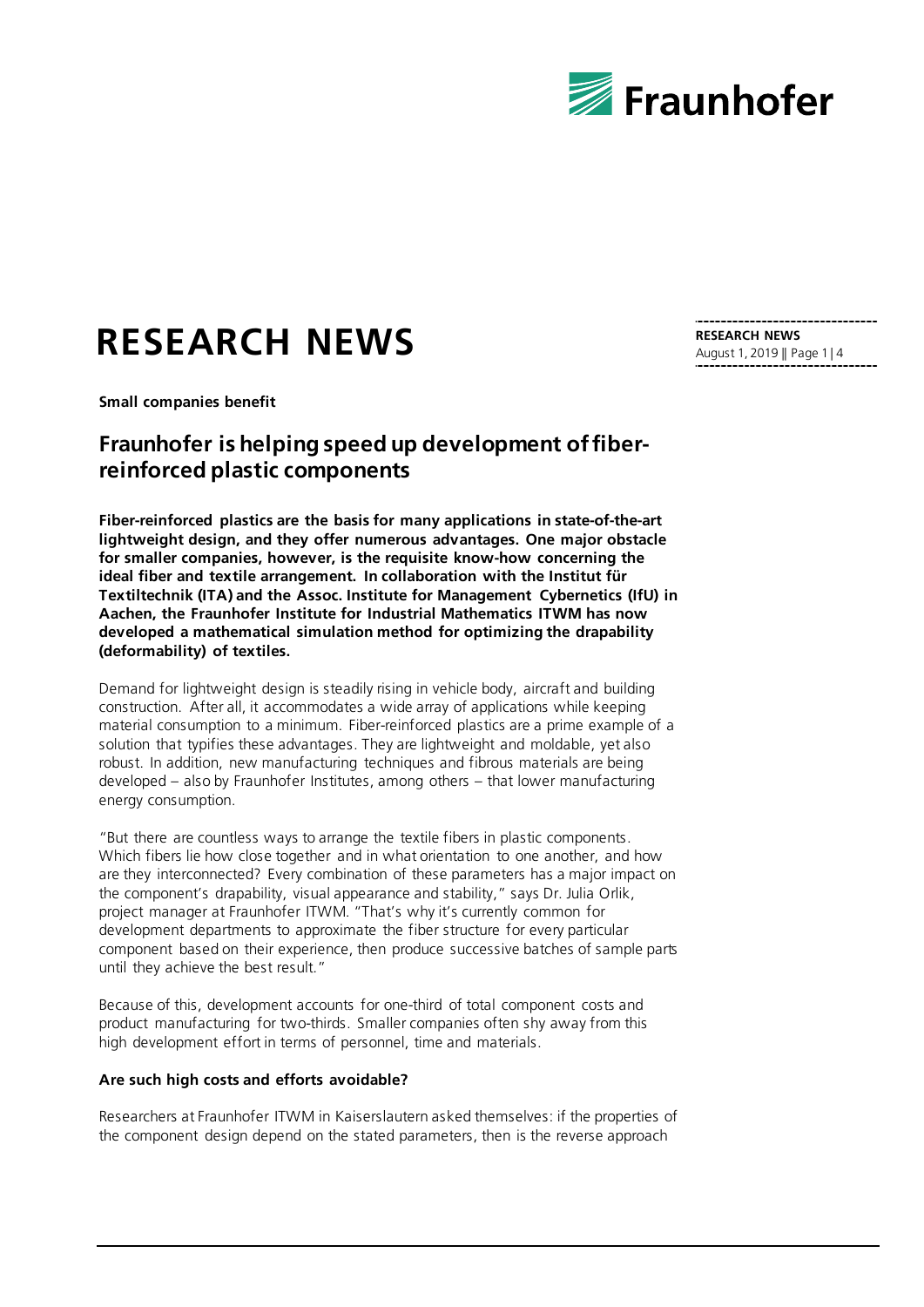

possible? Can the properties be calculated from the parameters? A realistic simulation could thus reduce the required development effort and consumption of resources.

This is the goal of the OptiDrape project, a collaboration between Fraunhofer ITWM, RWTH Aachen's Institut für Textiltechnik (ITA) and the Assoc. Institute for Management Cybernetics e. V. (IfU), also based in Aachen. ITA first analyzed different fibers and textiles and determined their tensile, shear and bending properties and their critical shear angle – the structure-dependent angle up to which different fiber strands can be moved relative to each other before defects arise.

Fraunhofer ITWM already had a wealth of experience in the mathematical simulation of textile structures at its disposal, so now it used self-developed software that, based on an extensive mathematical analysis, virtually simulated the properties in parallel. Using the ITA's findings, the calculated results could now be validated.

#### **Successful simulation of experimental results**

"The results speak for themselves: TexMath – the textile software we developed – calculates the characterizing properties, and does so in the same tolerance range as physical test methods. Both arrive at a variance of around 5 percent, which means that the critical shear angle can also be calculated in advance, accurate to within 2 to 3 degrees," says Stephan Wackerle, a scientist at Fraunhofer ITWM. "The new OptiDrape software builds on this and uses machine learning to find the best textile for each draping application; if desired, it will also optimize the component geometry."

The simulation enables companies to continuously vary all design parameters and thus craft the optimal textile layout and design for any application and specification, effectively minimizing the need for experimental test results and savingtime, effort and expense.

The project is supported by a committee made up of automotive and aircraft industry suppliers and software manufacturers. Thanks to their input, Fraunhofer ITWM has already compiled suitable catalogs of draping options for construction companies and vehicle body manufacturers. Above all, OptiDrape will soon let even SMEs benefit from the advantages of fiber-reinforced plastics.

**RESEARCH NEWS** August 1, 2019 || Page 2 | 4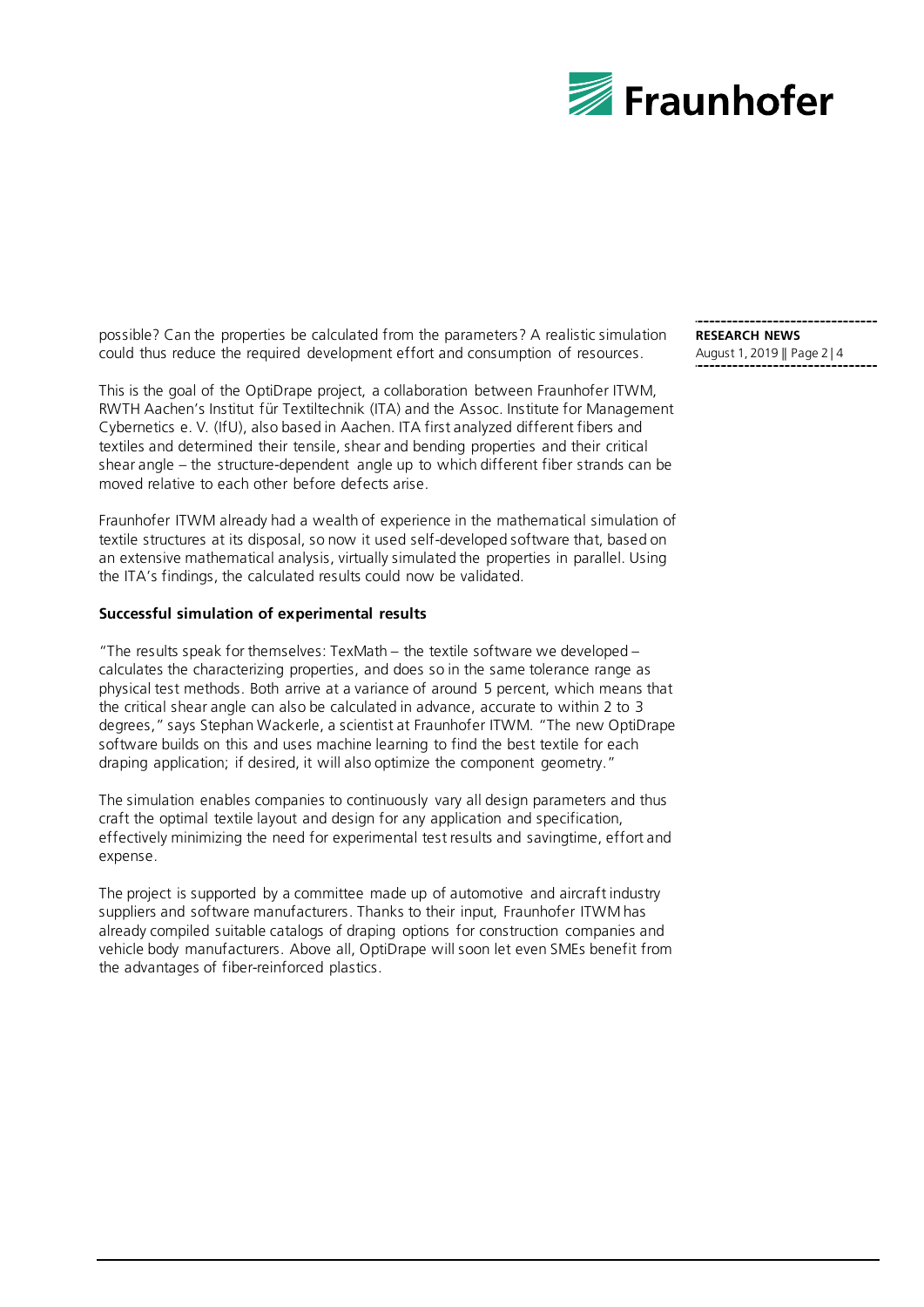

#### **Complex production process for fiber-reinforced plastics**

One challenge inhibiting the broader use of fiber-reinforced plastics is the complex production process. The choice and arrangement of fibers in the textile and its drapability must play a key role in order to truly utilize the advantages of these materials. Fiber-reinforced plastic is created by pressing a fibrous material into a mold and pouring a resin over it, which then hardens, giving the component its final shape.

If the fibers are not laid down correctly, this can quickly lead to defects such as creases, which affect not only the component's visual appearance but also its stability. These production defects must be avoided. To utilize the advantages of fiber-reinforced plastics and integrate the components perfectly into the production process, the right combination of fiber strands must take a whole string of parameters into account.

#### **RESEARCH NEWS** August 1, 2019 || Page 3 | 4



**Fig. 1** 

**45° diagonal tensile test of a dense fiberglass fabric fixed in a frame. Test performed at ITA.**

**© Institut für Textiltechnik (ITA)**